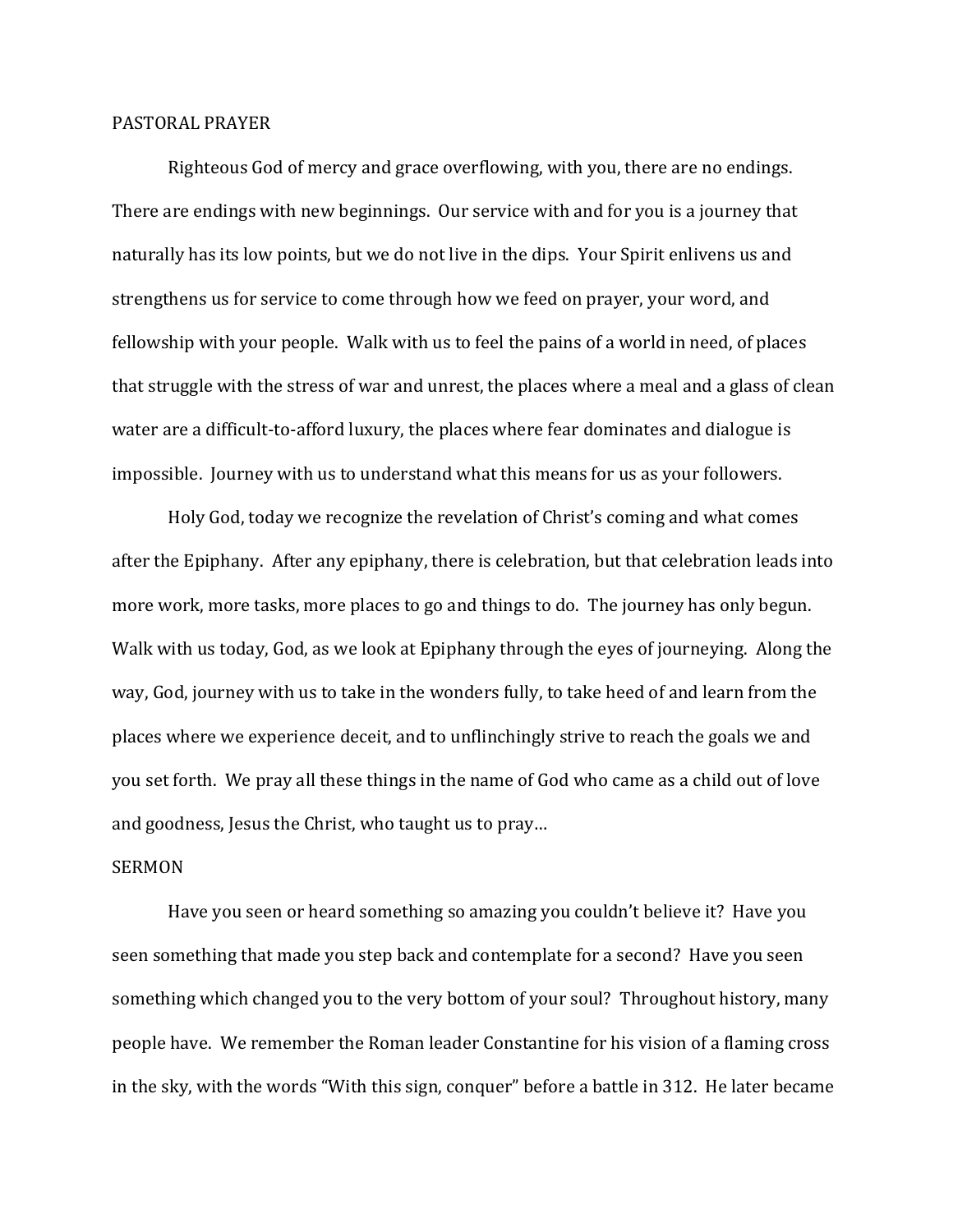Emperor of the Roman Empire and made Christianity legal and open for the first time. Martin Luther read Romans and realized that the church he served needed work, putting it lightly. John Wesley had his heart "strangely warmed" when he read some of Luther's work, and the Methodist Church came to be through his work. Dorothy Day picked up a rosary one day, and, through her devotion, would later form a movement to address the needs of the poor and suffering. Martin Luther King Junior had a dream, he shared it with us, and that Dream is still working for change. All of these important figures in history had a "wow" moment in the midst of their journeys. Some of them were more straightforward than others, and the world is never the same because of them. These "wow" moments are known by another name: Epiphany.

Today we recognize the season that starts 12 days after Christmas Day, known as Epiphany. I'm sure you've all heard of it, but it really doesn't get a lot of press. Let's look more deeply. For your foreign language lesson today, Epiphany comes from the Greek word Epiphaneia, which means "striking appearance" or "manifestation." In other words, Epiphany is about the appearance of the Christ Child to the peoples of the world; he is known as the manifestation, the incarnation, the made-human form of God on earth. Epiphany is a grand revelation to the human race about the nature of God and how God has come to be and work with us in an entirely new way. It was not done in grand form but came to non-Jews. These first people to see him are some special characters indeed.

 As I consider Epiphany, I tend to think of the hymn "We Three Kings." Epiphany's main characters, outside of Jesus and the family, are the Magi. There's a lot to the story of the Magi. Before they were the people for whom God in human form were shown first, they went on a journey; they saw this star in the sky and figured out that the King of the Jews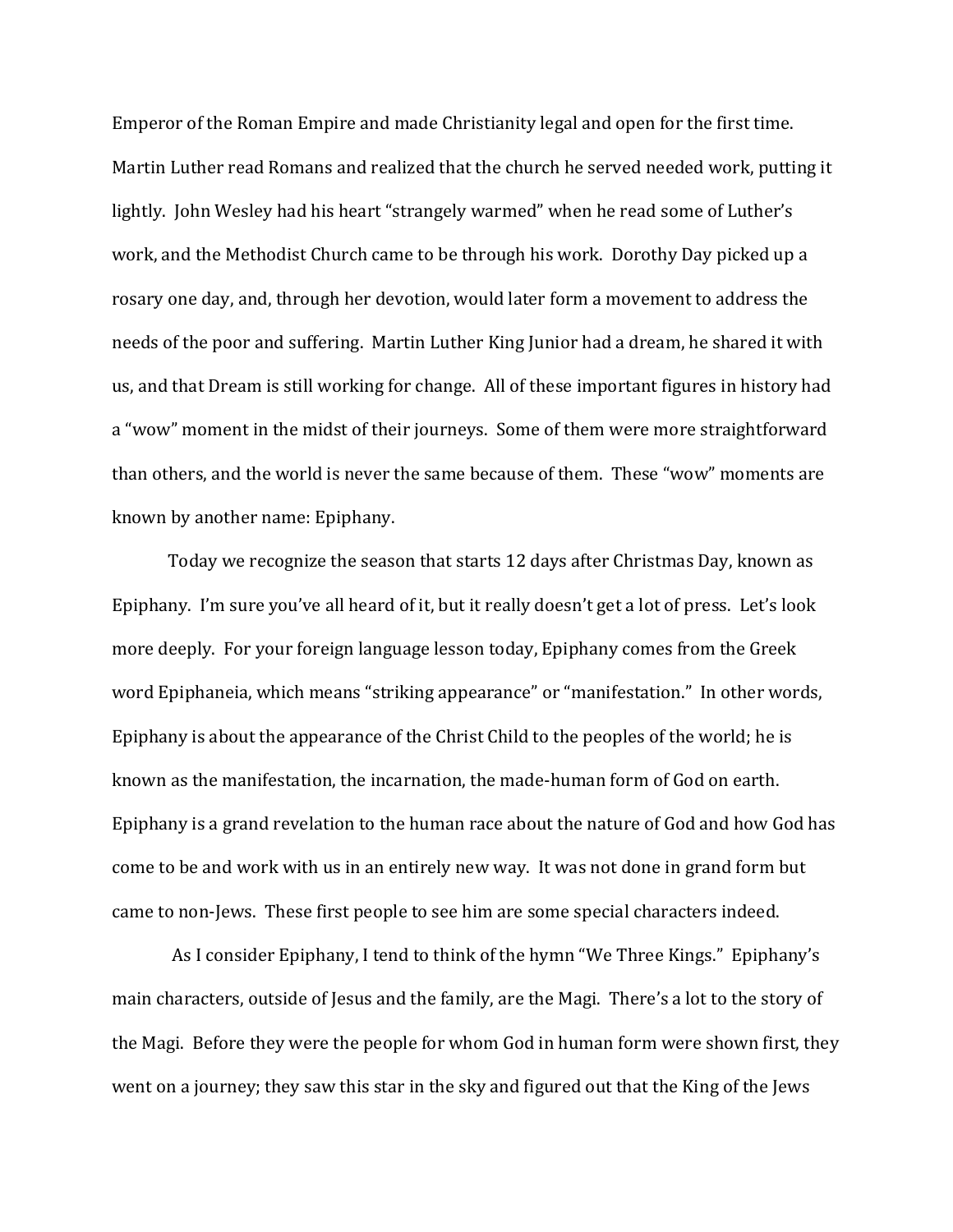was born. They went to find him, and the Magi finding Jesus is what we celebrate on the day of Epiphany. In a way, it reminds me of the story of Bilbo Baggins. If you've read or watched the Lord of the Rings, they were Bilbo Baggins before Bilbo Baggins. Bilbo Baggins went on a journey to find something incredible, and wrote a book about it called "There and Back Again." The Magi went "There and Back Again," just like Bilbo Baggins' tale of adventure. The magi journeyed to discover something amazing, and they returned having seen something amazing, but maybe not what they expected. In the same way, we celebrate Epiphany by going "There and Back Again." We have our adventures and journeys in life. We each will have our epiphanies, our "wow!" moments. We need journeys and our epiphanies because they help us find what it means to be faithful people to ourselves and to God. Let us look at Epiphany through what it means to go on our journeys, and let's see what it means to find our "wow" moments along the way. Walk with me as we go "There and Back Again" on our journey of Epiphany, and we'll see if we find any "wow" moments of our own!

 What comes to your mind when you hear about journeys? I think of something majestic and fantastic like "Indiana Jones and the Last Crusade," where Indiana Jones goes first on a mission to find his lost father, and that turns into a quest to find the Holy Grail. Along the way, he has to encounter people who want to protect the Holy Grail and the Nazis, who want to take it for their own ends. At the end of the movie, although he finds the Holy Grail, he realizes it was never the point of his journey. Indy instead discovered that reconnecting with his father and simply undergoing the quest was worthwhile enough.

Well, journeys almost always are never that grand. They can be much simpler. The Magi had their own journey to reach the side of the Christ Child. What made Epiphany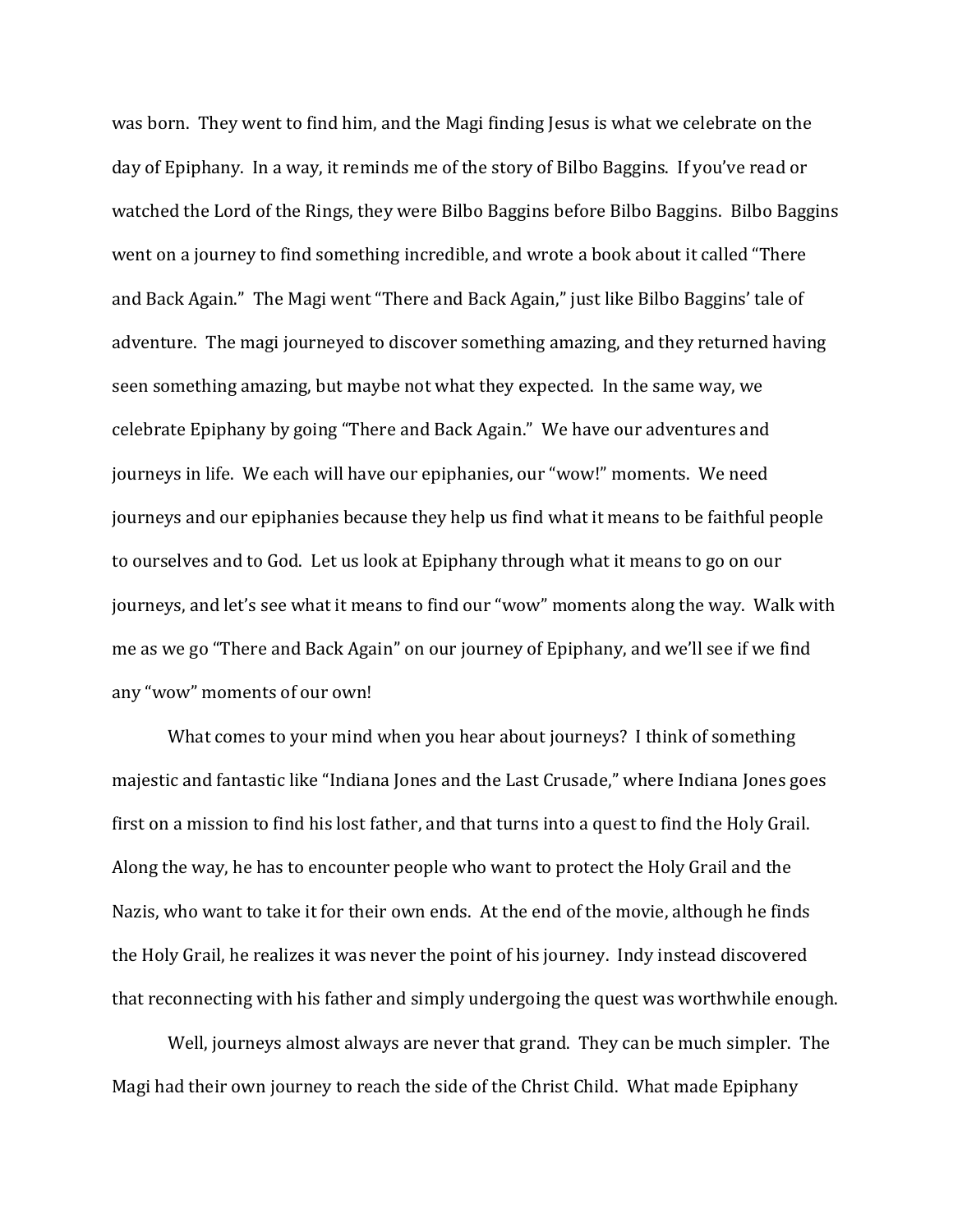what it is to us today is that the Magi went on their way to figure out what this new development was. They did not sit and wait, but journeyed intentionally to find the Child who would become King. I believe that Epiphany is a calling to journey, just as much as it is to find our "wow" moments. For Bilbo Baggins, the journey led him to his "wow" moments, his Epiphanies, and for us, the same is true: the journey gives us the "wow" moments.

It is easy to consider what the Magi did as something we can't do today. We almost certainly will not be like Indiana Jones. But we have our own journeys. We undertake journeys all the time, large and small. Journeys are a calling for us, but the point is not to have the end result all mapped out in our minds. Like Indiana Jones at the end of his journey, we will realize that the end result is not always what we thought it would be. If we undertake the journey faithfully, with it will end up the way we need it to be. We can start a journey with ideas in mind. Maybe you are undergoing a journey and not realizing it! Our journeys are not the same, but they are no less important when we have faithful intentions behind our journeys. There are so many journeys we undertake. We are called to know more, to become who God wants us to be, to live fully. For some of you, myself included, coming to Cheyenne was a journey, starting and learning a new job is a journey, learning to be yourself is a journey, tackling those things that prevent you from being fully yourself is a journey. For me, learning to preach and be a pastor to this community is a journey. Learning what family means to you can be a journey, or maybe that lifetime hobby may be a journey. Perhaps it is learning how to be retired which can be a journey, for you and for your spouse. Very few worthwhile things in our lives cannot be called a journey, because they take time and strength to undertake. Journey is such a wide and open word with meanings so varied to who we are, who we want to be, and who God calls us to be as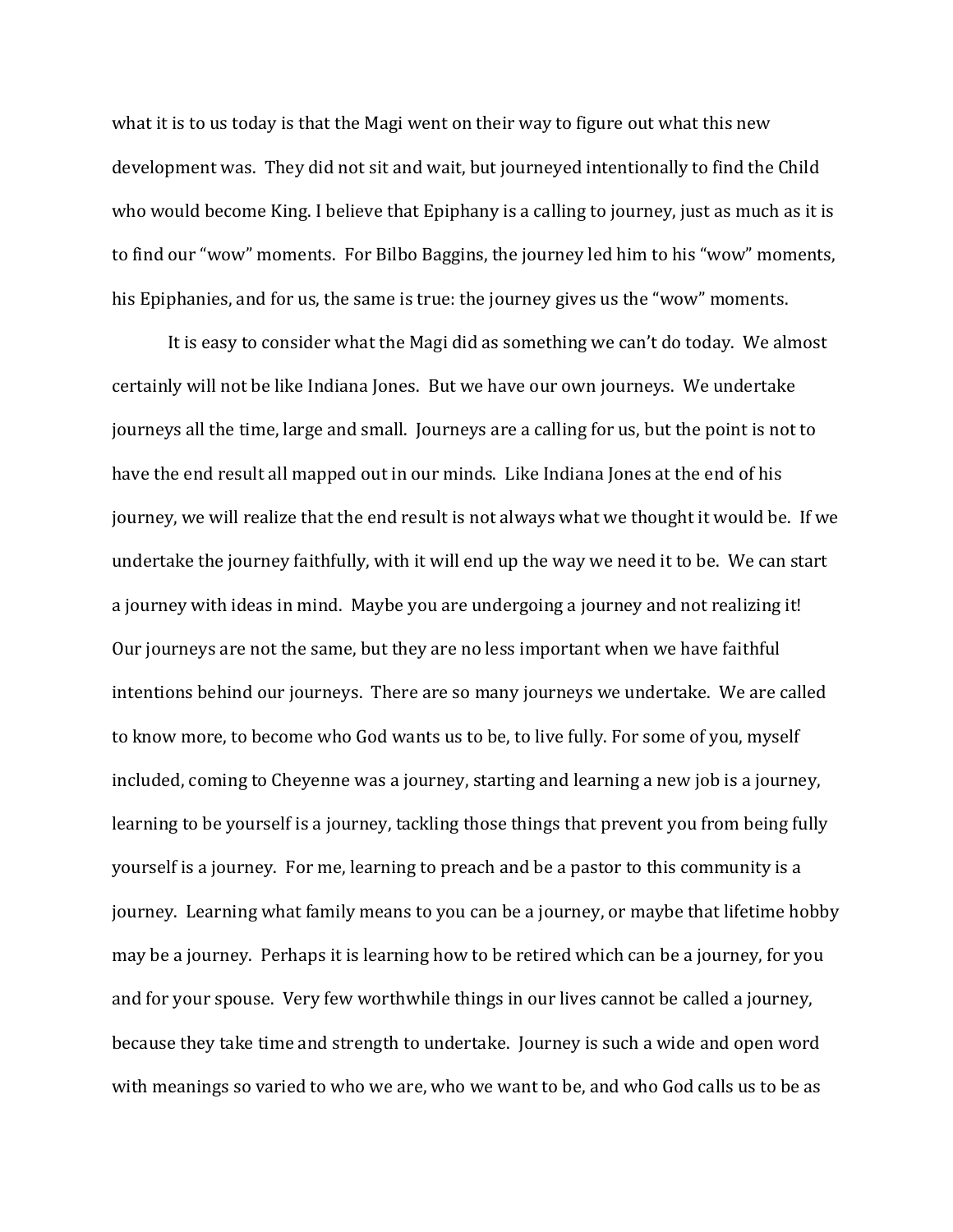people. Sometimes they are short term, sometimes long term. When we undertake all our journeys, from a trip to the grocery store to questions of life-changing nature, with intention, being ourselves, and seeking God's glory in all parts, we can be assured that our journeys are worthwhile. We may never have to journey like Mary and Joseph, who had to flee to Egypt, but we can find that our journeys are life-saving in a different way, for they help us to live life for us and for our neighbors and our God more fully.

Journeys are not just about getting there but going there. What gives meaning to the journeys is what we learn from them, which usually come in the form of Epiphanies or "wow" moments. Journeys and "wow" moments are like the two shoes on your feet; we get to the faithful destinations when we have both of them. We undertake the journeys to reach the "wow" moments along the way, and we cannot expect them. We will often understand them only afterwards. The "wow" moments are large and small. With all those examples of people we talked about at the beginning, those who reshaped religious practice and the world around them, they each had a "wow" moment in their own ways. Some happened all at once; some took more time. However, what is important about each of our journeys is that we simply go on the journey with open hearts and open minds.

What epiphanies have you experienced? Are you searching for something huge, like seeing the Christ child firsthand? That may not be the best. It probably is a disservice to think of them as something that is incredible and world changing all at once. Sometimes, they are small realizations that knock you back a notch and help you realize more of who you are and what you are called to be in this world. On the other hand, it may be something someone said to you and only later did you figure out what it was all about. Epiphanies are